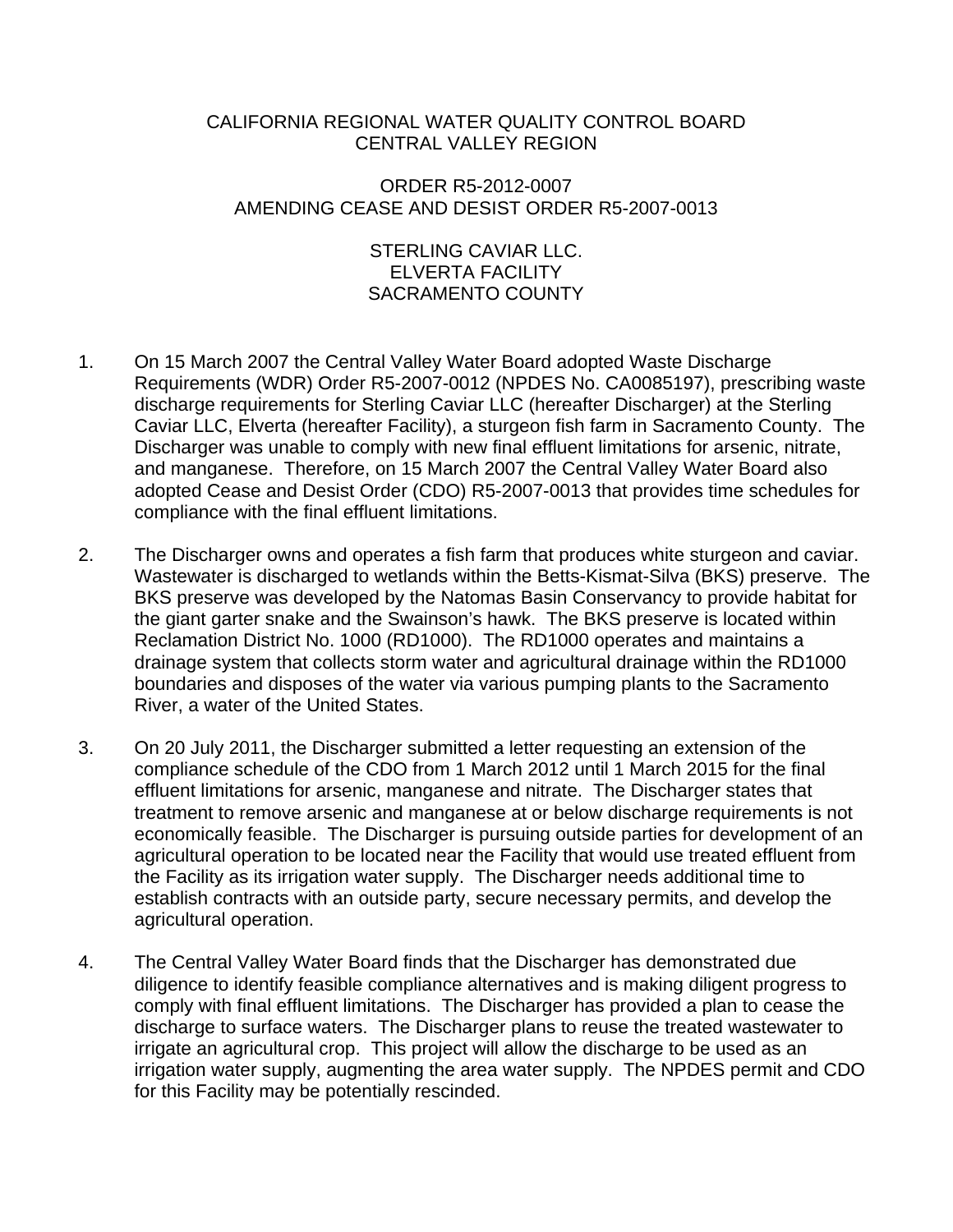ORDER R5-2012-0007 2 AMENDING CEASE AND DESIST ORDER R5-2007-0013 STERLING CAVIAR LLC ELVERTA FACILITY SACRAMENTO COUNTY

- 5. Issuance of this Order is exempt from the provisions of the California Environmental Quality Act (Public Resources Code section 21000, et seq.), in accordance with California Code of Regulations, title 14, section 15321(a)(2).
- 6. The Central Valley Water Board has notified the Discharger and interested agencies and persons of its intent to amend the Cease and Desist Order for this discharge and has provided them with an opportunity to submit their written views and recommendations.

# **IT IS HEREBY ORDERED THAT:**

Cease and Desist Order No. R5-2007-0013 is amended as shown in underline/strikeout format in Attachment 1 to this Order.

Any person aggrieved by this action of the Central Valley Water Board may petition the State Water Board to review the action in accordance with Water Code section 13320 and California Code of Regulations, title 23, sections 2050 and following. The State Water Board must receive the petition by 5:00 p.m., 30 days after the date of this Order, except that if the thirtieth day following the date of this Order falls on a Saturday, Sunday, or state holiday, the petition must be received by the State Water Board by 5:00 p.m. on the next business day. Copies of the law and regulations applicable to filing petitions may be found on the Internet at:

http://www.waterboards.ca.gov/public\_notices/petitions/water\_quality or will be provided upon request.

I, PAMELA C. CREEDON, Executive Officer, do hereby certify the foregoing is a full, true, and correct copy of an Order adopted by the California Regional Water Quality Control Board, Central Valley Region, on 2 February 2012**.** 

> Original Signed by Kenneth D. Landau for PAMELA C. CREEDON, Executive Officer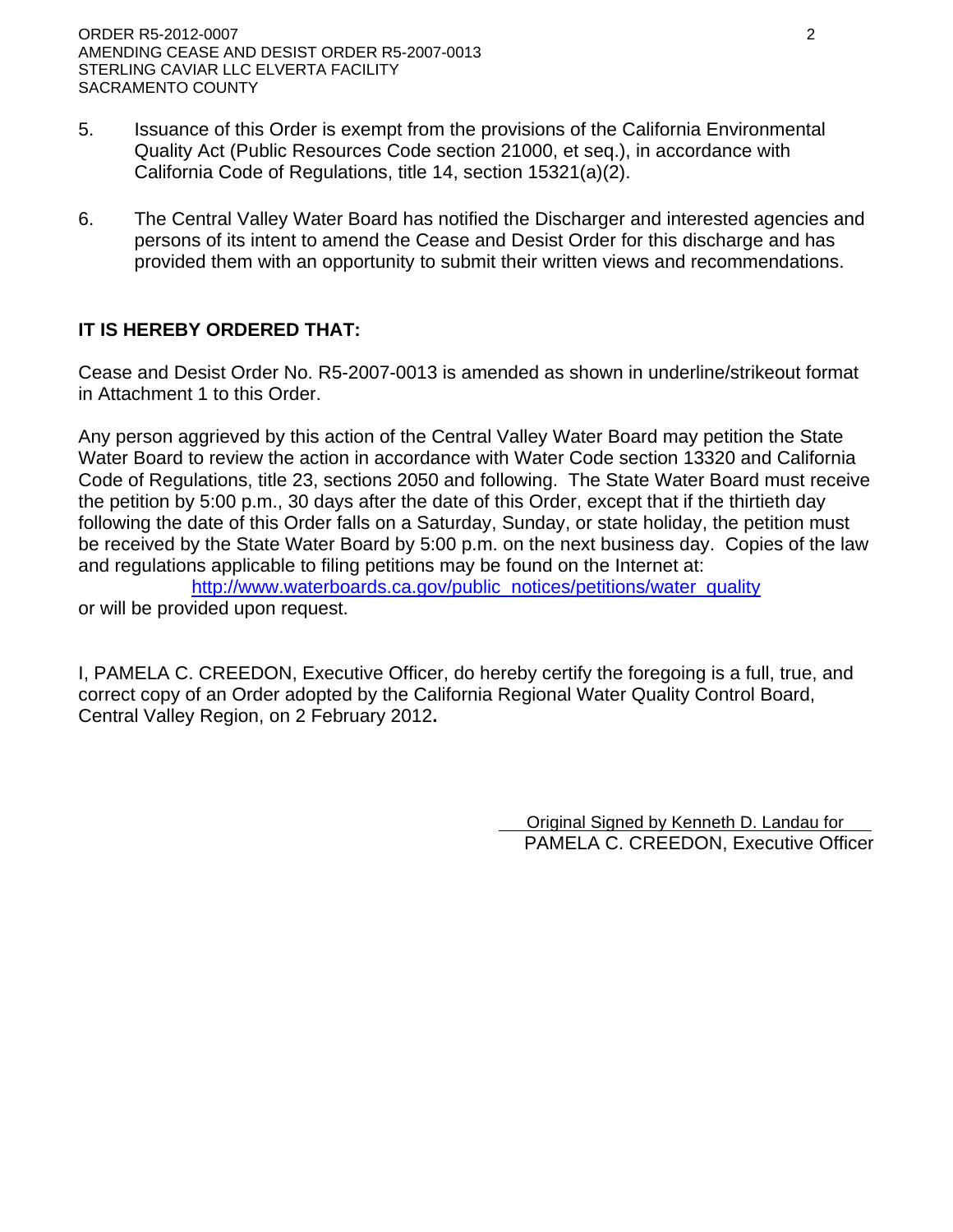#### Attachment 1

### CALIFORNIA REGIONAL WATER QUALITY CONTROL BOARD CENTRAL VALLEY REGION

#### CEASE AND DESIST ORDER NO. R5-2007-0013-01 (as amended by Order R5-2012-0007)

#### REQUIRING STERLING CAVIAR LLC. ELVERTA FACILITY SACRAMENTO COUNTY TO CEASE AND DESIST FROM DISCHARGING CONTRARY TO REQUIREMENTS

The California Regional Water Quality Control Board, Central Valley Region, (hereafter Regional Central Valley Water Board) finds that:

- 1. On 15 March 2007 the Regional-Central Valley Water Board adopted Waste Discharge Requirements (WDR) Order No. R5-2007-0012 (NPDES Permit No. CA0085197), prescribing waste discharge requirements for the Sterling Caviar LLC (hereafter Discharger) at Sterling Caviar LLC, Elverta (hereafter Facility), Sacramento County.
- 2. WDR Order No. R5-2007-0012 contains Final Effluent Limitations IV.A.1.a. which reads, in part, as follows:

|                  | <b>Units</b> | <b>Effluent Limitations</b> |                   |                      |                                 |                                        |
|------------------|--------------|-----------------------------|-------------------|----------------------|---------------------------------|----------------------------------------|
| <b>Parameter</b> |              | Average<br><b>Monthly</b>   | Average<br>Weekly | <b>Maximum Daily</b> | Instantaneous<br><b>Minimum</b> | <b>Instantaneous</b><br><b>Maximum</b> |
| Arsenic          | $\mu$ g/L    | 10                          | --                | $- -$                | $-$                             | $\overline{\phantom{a}}$               |
| <b>Nitrate</b>   | mq/L         | 10                          | --                | --                   | $-$                             | $-$                                    |
| Manganese        | µg/L         | 50                          | --                | --                   | $- -$                           | $\overline{\phantom{a}}$               |

- 3. Arsenic was detected in the effluent at a concentration of 12 µg/L, based on a sample collected on 16 March 2006. The effluent limitations specified in Order No. R5-2007-0012 for arsenic are based on implementation of the Basin Plan narrative chemical constituents objective. Therefore, the discharge has a reasonable potential to cause or contribute to an in-stream excursion above the USEPA Primary Maximum Contaminant Level (MCL).
- 4. Nitrate was detected in the effluent at a concentration of 15.1 mg/L, based on a sample collected on 16 March 2006. The effluent limitations specified in Order No. R5-2007-0012 for nitrate are based on implementation of the Basin Plan narrative chemical constituents objective. Therefore, the discharge has a reasonable potential to cause or contribute to an in-stream excursion above the California Primary MCL.
- 5. Manganese was detected in the effluent at a concentration of 55.3 µg/L, based on a sample collected on 20 November 2006. The effluent limitations specified in Order No. R5-2007-0012 for manganese are based on implementation of the Basin Plan narrative chemical constituents objective. Therefore, the discharge has a reasonable potential to cause or contribute to an in-stream excursion above the California Secondary MCL.
- 6. Federal regulations, 40 CFR §122.44 (d)(1)(i), require that NPDES permit effluent limitations must control all pollutants which are or may be discharged at a level which will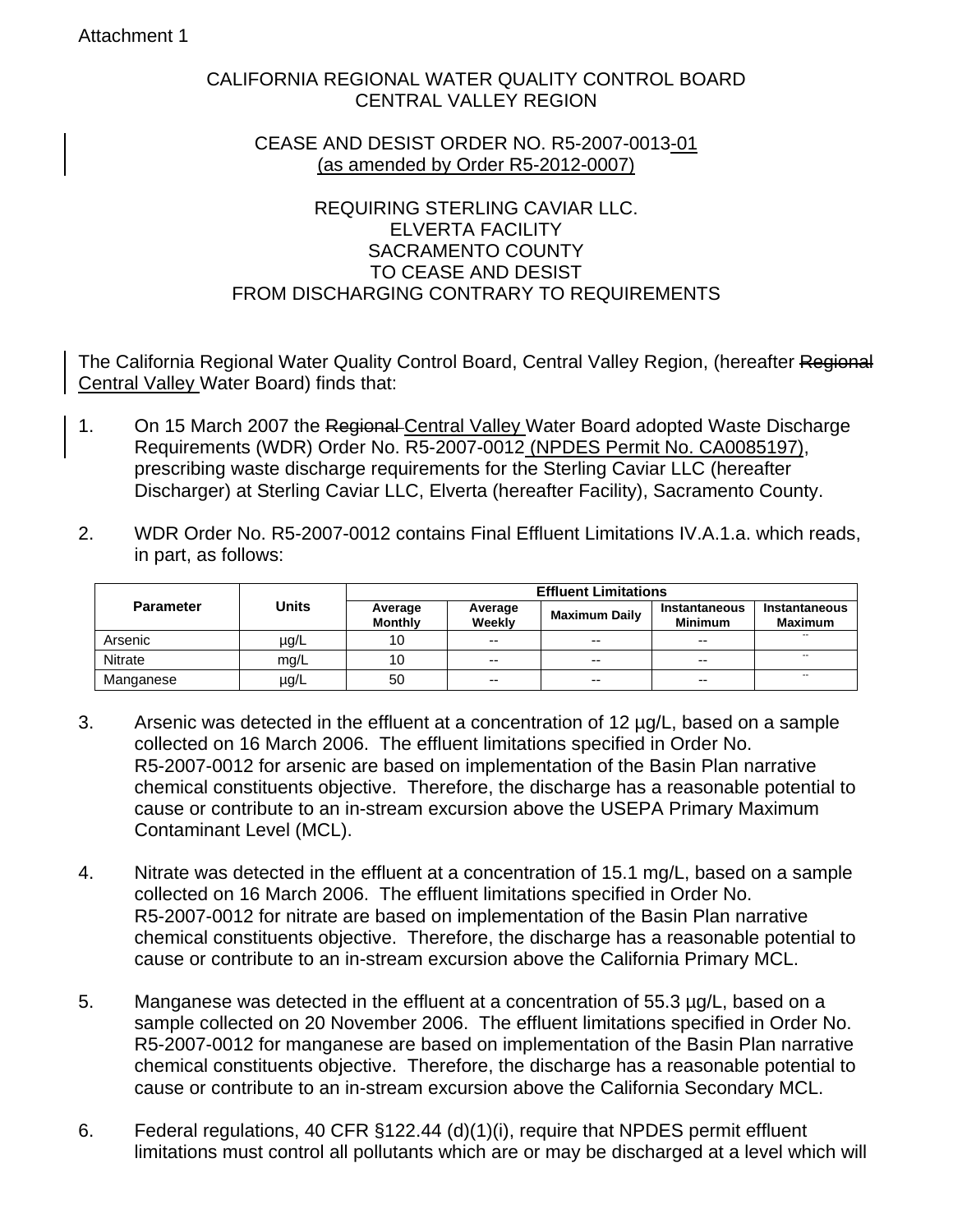cause or have the reasonable potential to cause or contribute to an in-stream excursion above any State water quality standard, including any narrative criteria for water quality. Beneficial uses, together with their corresponding water quality objectives or promulgated water quality criteria, can be defined per federal regulations as water quality standards.

- 7. Section 13301 of the California Water Code (CWC) states in part, "*When a regional board finds that a discharge of waste is taking place or threatening to take place in violation of requirements or discharge prohibitions prescribed by the regional board or the state board, the board may issue an order to cease and desist and direct that those persons not complying with the requirements or discharge prohibitions (a) comply forthwith, (b) comply in accordance with a time schedule set by the board, or (c) in the event of a threatened violation, take appropriate remedial or preventative action. In the event of an existing or threatened violation of waste discharge requirements in the operation of a community sewer system, cease and desist orders may restrict or prohibit the volume, type, or concentration of waste that might be added to such system by dischargers who did not discharge into the system prior to the issuance of the cease and desist order. Cease and desist orders may be issued directly by a board, after notice and hearing, or in accordance with the procedure set forth in Section 13302.*"
- 8. In accordance with CWC section 13385(j)(3), the Regional Central Valley Water Board finds that, based upon results of effluent monitoring and statistically projected effluent concentrations, the Discharger is not able to consistently comply with the new effluent limitations for arsenic, manganese, and nitrate. These limitations are new requirements that became applicable to the Order after the effective date of adoption of the waste discharge requirements, and after July 1, 2000, for which new or modified control measures are necessary in order to comply with the limitations, and the new or modified control measures cannot be designed, installed, and put into operation within 30 calendar days.
- 9. Immediate compliance with the new effluent limitations for arsenic, manganese, and nitrate is not possible or practicable. The Clean Water Act and the California Water Code authorize time schedules for achieving compliance.
- 10. This Order provides time schedules for the Discharger to develop, submit, and implement methods of compliance, including utilizing pollution prevention activities or constructing necessary treatment facilities to meet these new effluent limitations.

# **Need for Time Schedule Extension and Legal Basis**

- 11. The Discharger has provided a preliminary plan to reuse the treated wastewater as irrigation supply for an agricultural crop and may cease the point source discharge to surface waters. Therefore, the NPDES Permit and CDO could potentially be rescinded.
- 12. On 20 July 2011, the Discharger submitted a letter requesting an extension of the compliance schedule from 1 March 2012 until 1 March 2015 for the final effluent limitations for arsenic, manganese and nitrate. The Discharger evaluated project alternatives to either change its ground water supply source for the Facility, which is the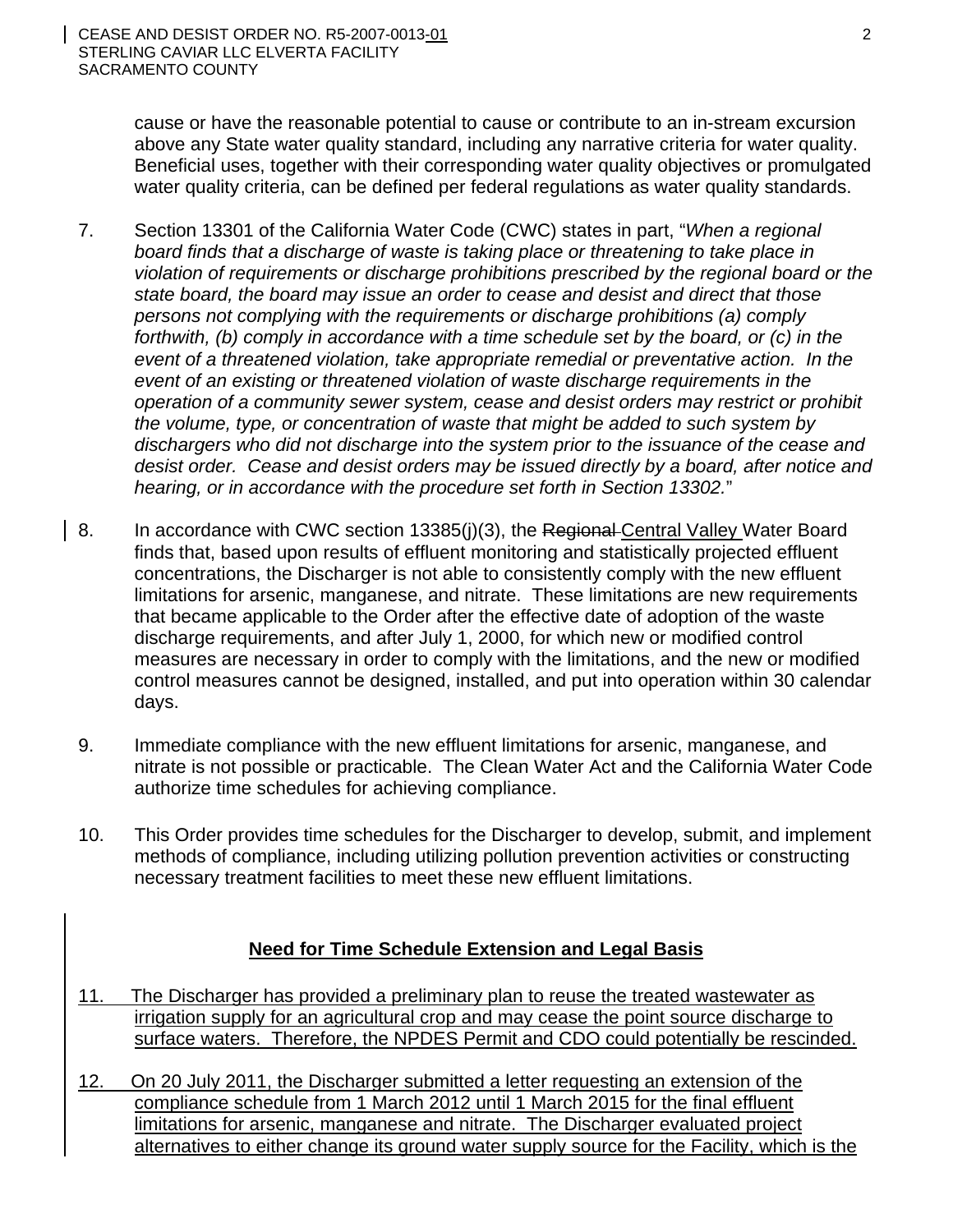source of the arsenic and manganese, or construct facilities to remove the constituents. The Discharger conducted water quality monitoring and evaluated project alternatives and concluded that treatment for removal of arsenic and manganese at or below effluent limitations is not economically feasible. The Discharger also evaluated the option of reusing the treated wastewater for reuse on an agricultural crop. This was determined to be the cost effective project. Additional time is needed to pursue outside parties for development of an agricultural operation to be located near the Facility that would use treated effluent from the Facility as its irrigation source. Additional time is also necessary to establish contracts with an outside party, secure necessary permits, and develop the agricultural operation.

13. The Central Valley Water Board finds that the Discharger is demonstrating continued due diligence to comply with the final effluent limits and develop a compliance alternative that maximizes the beneficial reuse of water and reduces/eliminates a surface water discharge.

# **Mandatory Minimum Penalties**

- 11.14. CWC section 13385(h) and (i) require the Regional Central Valley Water Board to impose mandatory minimum penalties (MMPs) upon dischargers that violate certain effluent limitations. CWC section 13385(j) exempts certain violations from the mandatory minimum penalties MMPs. CWC section 13385(j)(3) exempts the discharge from mandatory minimum penaltiesMMPs "*where the waste discharge is in compliance with either a cease and desist order issued pursuant to Section 13301 or a time schedule order issued pursuant to Section 13300, if all the [specified] requirements are met.*"...for the purposes of this subdivision, the time schedule may not exceed five years in length…"
- 15. Per the requirements of 13385(j)(3) of the CWC, the Central Valley Water Board finds that:
	- a. This Order specifies the actions that the Discharger is required to take in order to correct the violations that would otherwise be subject to CWC Section 13385(h) and (i).
	- b. This Order establishes a time schedule to bring the waste discharge into compliance with the effluent limitations that is as short as possible, taking into account the technological, operational, and economic factors that affect the design, development, and implementation of the control measures that are necessary to comply with the effluent limitations.
- 16. Per the requirements of CWC Section 13385(j)(3)(C)(i), an individual Cease and Desist Order or Time Schedule Order may provide protection from MMPs for no more than five years, except as provided in 13385(j)(3)(C)(ii). Per the requirements of CWC Section 13385(j)(3)(C)(ii)(II) following a public hearing, and upon a showing that the Discharger is making diligent progress toward bringing the waste discharge into compliance with the effluent limitation, the Central Valley Water Board may extend the time schedule for an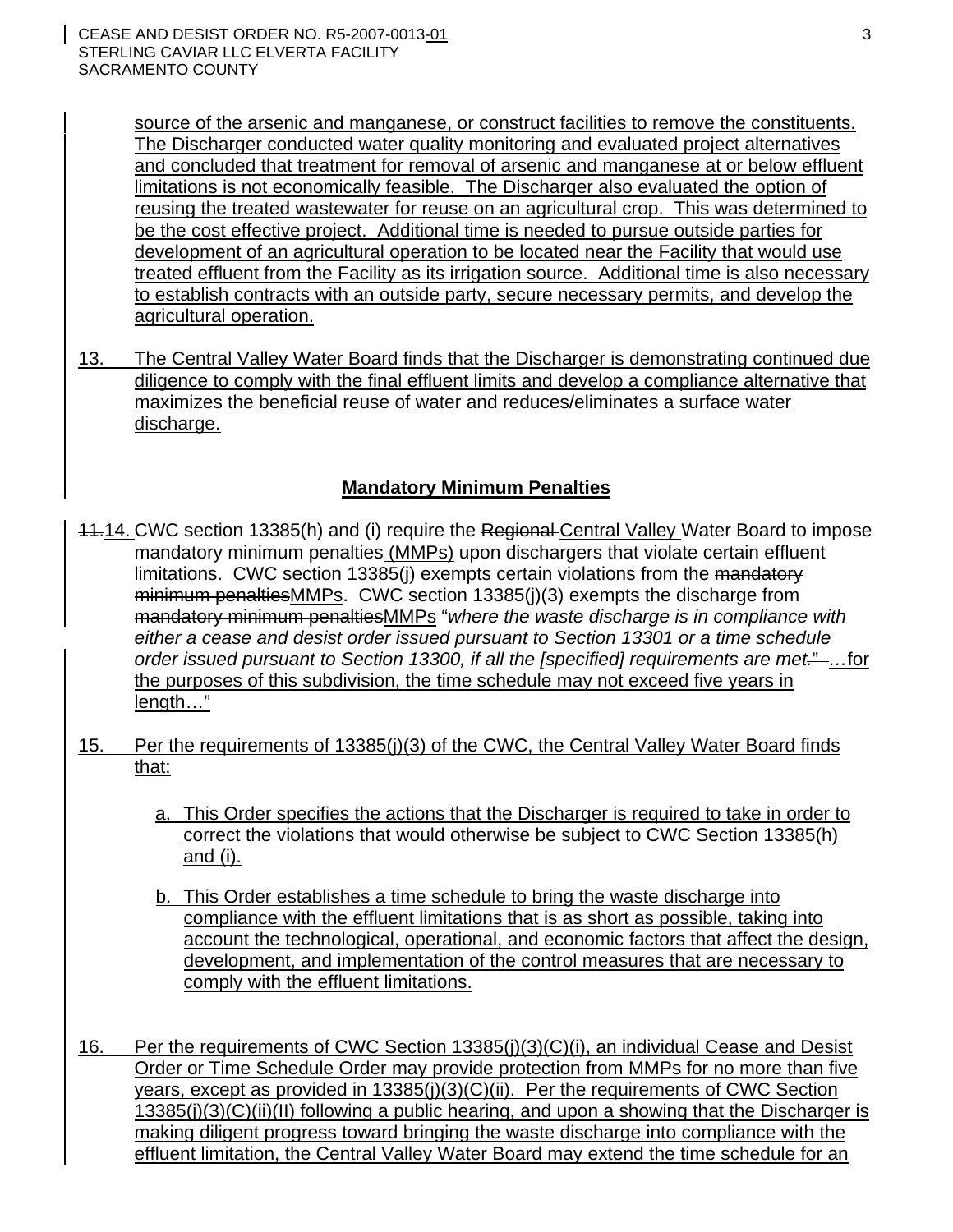additional five years if the Discharger demonstrates that the additional time is necessary to comply with the effluent limitation. The Central Valley Water Board finds that the Discharger has demonstrated due diligence and is making diligent progress to bring the waste discharge into compliance with final effluent limitations.

17. Compliance with this Order exempts the Discharger from mandatory penalties for violations of effluent limitations for arsenic, manganese, and nitrate only, in accordance with CWC section 13385(j)(3). CWC section 13385(j)(3) requires the Discharger to prepare and implement a pollution prevention plan pursuant to section 13263.3 of the California Water Code. Therefore, a pollution prevention plan will be necessary for arsenic, manganese, and nitrate in order to effectively reduce the effluent concentrations by source control measures.

This Order originally provided protection from MMPs from 15 March 2007 through 29 February 2012 for violations of effluent limitations for arsenic, manganese, and nitrate. On 2 February 2012 the Central Valley Water Board adopted Order R5-2012-0007 amending this Order to extend the MMP protection from 1 March 2012 through 28 February 2015. In accordance with CWC Section 13385(j)(3), the total length of protection from MMPs for these constituents is less than ten years.

12.18. Since the time schedules for completion of action necessary to bring the waste discharge into compliance exceed 1 year, this Order includes interim requirements and dates for their achievement. The time schedules do not exceed 5 years.

The compliance time schedules in this Order include interim performance-based effluent limitations for arsenic, manganese, and nitrate. The interim effluent limitations consist of an maximum dailyaverage monthly effluent concentration derived using sample data provided by the Discharger. In developing the interim limitations, when there are less than 10 sampling data points available, the *Technical Support Document for Water Quality- Based Toxics Control* ((EPA/505/2-90-001), TSD) recommends a coefficient of variation of 0.6 be utilized as representative of wastewater effluent sampling. The TSD recognizes that a minimum of 10 data points is necessary to conduct a valid statistical analysis. The multipliers contained in Table 5-2 of the TSD are used to determine an maximum dailyaverage monthly limitation based on a long-term average objective. In this case, the long-term average objective is to maintain, at a minimum, the current plant performance level. Therefore, when there are less than ten sampling points for a constituent, interim limitations are based on 3.11 times the maximum observed effluent concentration to obtain the daily maximumaverage monthly interim limitation (TSD, Table  $5 - 2$ ).

13.19. The Regional Central Valley Water Board finds that the Discharger can undertake source control measures to maintain compliance with the interim limitations included in this Order. Interim limitations are established when compliance with the final effluent limitations cannot be achieved by the existing discharge. Discharge of constituents in concentrations in excess of the final effluent limitations, but in compliance with the interim effluent limitations, can significantly degrade water quality and adversely affect the beneficial uses of the receiving stream on a long-term basis. The interim limitations, however, establish an enforceable ceiling concentration until compliance with the effluent limitation can be achieved.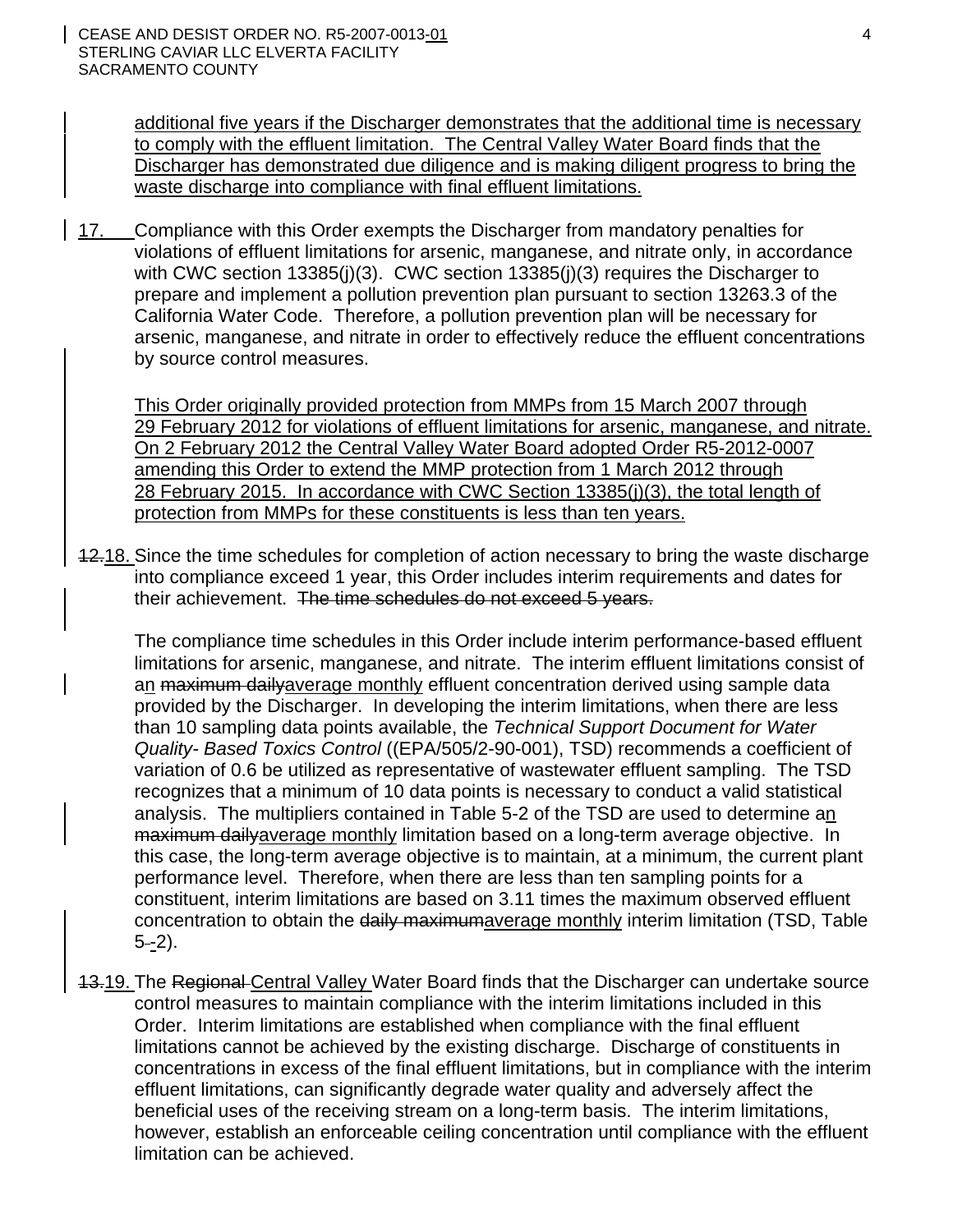- 14.20. On 15 March 2007 and 2 February 2012, in Sacramento Rancho Cordova, California, after due notice to the Discharger and all other affected persons, the Regional Central Valley Water Board conducted a public hearings at which evidence was received to consider a Cease and Desist Order under CWC section 13301 to establish a time schedule to achieve compliance with waste discharge requirements.
- 15.21. Issuance of this Order is exempt from the provisions of the California Environmental Quality Act (Public Resources Code section 21000, et seq.), in accordance with California Code of Regulations, title 14, section 15321(a)(2).
- 16.22. Any person adversely affected by this action of the Board may petition the State Water Resources Control Board to review this action. The petition must be received by the State Water Resources Control Board, Office of the Chief Counsel, P.O. Box 100, Sacramento, CA 95812-0100, within 30 days of the date on which this action was taken. Copies of the law and regulations applicable to filing petitions will be provided on request.

# **IT IS HEREBY ORDERED THAT:**

 $\overline{a}$ 

1. The Discharger shall comply with the following time schedule to ensure compliance with the arsenic, manganese, and nitrate effluent limitations contained in WDR Order No. R5-2007-0012 as described in the above Findings:

| Task                                                                         | <b>Date Due</b>                                                               |
|------------------------------------------------------------------------------|-------------------------------------------------------------------------------|
| Submit Method of Compliance Workplan/Schedule                                | 1 September 2007                                                              |
| Submit Pollution Prevention plan (PPP) pursuant to CWC<br>section 13263.3    | 1 March 2008                                                                  |
| <b>Submit Agricultural Operation Workplan/Schedule<sup>2</sup></b>           | 1 September 2012                                                              |
| Progress Reports <sup>1</sup>                                                | 1 June, annually,<br>after approval of<br>work plan until final<br>compliance |
| Full compliance with arsenic, manganese, and nitrate effluent<br>limitations | 1 March 20152                                                                 |

2. The following interim effluent limitations shall be effective immediately. The interim effluent limitations for arsenic, manganese, and nitrate shall be effective until **289 February 20152**, or when the Discharger is able to come into compliance, whichever is sooner.

<sup>1</sup> The progress reports shall detail what steps have been implemented towards achieving compliance with waste discharge requirements, including studies, construction progress, evaluation of measures implemented, and

recommendations for additional measures as necessary to achieve full compliance by the final date.<br>A detailed, specific workplan/schedule shall be submitted that includes detailed actions and time steps that will result in achieving compliance with the waste discharge requirements in accordance with this Order.